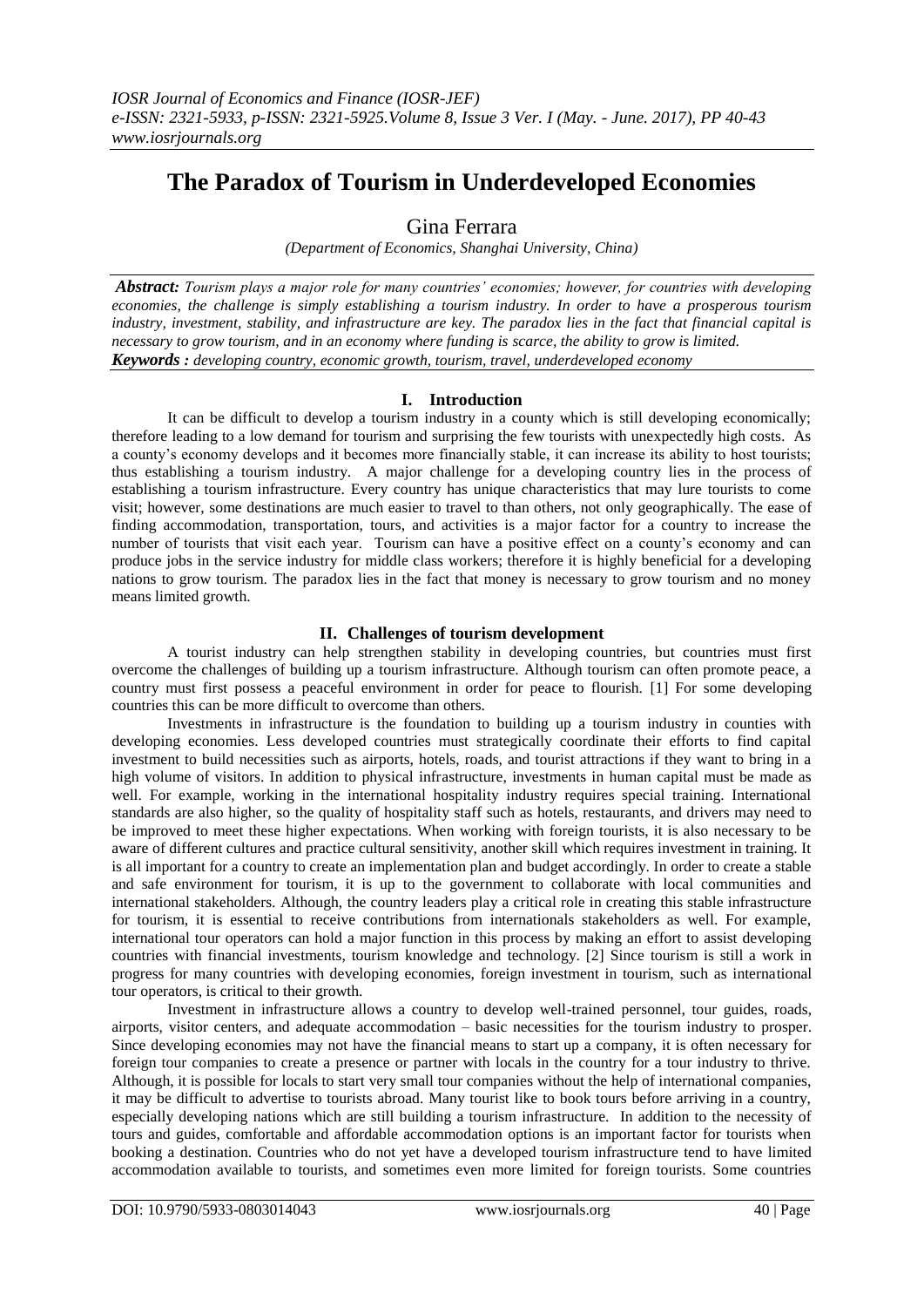domestic hotels/guest houses are not permitted to even host foreign tourists. Usually after a tourism infrastructure is established, foreign hotel chains will enter the county and build hotels for foreign visitors. This addition of foreign hotels has pro and cons for the developing country. On the plus side, it offers more options for tourist accommodation, and may be more attractive to foreign visitors who are hesitant to visit a developing nation; in addition, these hotels can provide jobs for the local community. The downside is that the foreign hotel brands will repatriate the profits, which does not benefit the domestic economy. Unlike foreign hotels, domestic hotels/guest houses allow revenue to remain in the domestic economy; however, the international advertising and employment opportunities from foreign hotels are a benefit for the developing nation's economy. When a country has a stable tourism infrastructure including, accommodation, trained personnel, reputable tours, experienced guides, international recognition, and a safe environment, the tourism industry can flourish and the number of tourists each year will grow. As a destination becomes more popular, its tourism industry expands, which in turn has a positive effect on the economy. [3]

The laws, regulations and safety of a countries with developing economies is an important factor for building a tourism infrastructure; in addition, ensuring the conditions are met is a challenge for countries with a large presence of corruption and crime. In regards to the safety of a country for tourists, a country must have and enforce laws and regulations which protect the people. This includes factors such as a presence of active law enforcement personnel for the safety of the community and tourists. One problem that may deter tourists in countries with developing economies is the presence of corruption among government officials and law enforcement. For example, a large presence of law enforcement personnel does not make a tourist feel safe if they are known for being corrupt or extorting tourists for petty offenses. In addition to reducing or better yet, eliminate corruption, developing countries must also reduce crime to create a safe environment for tourists. Countries with high crime rates, creates a safety risk for foreign visitors; thus reducing the number of tourists willing to visit that country.

#### **III. Tourism in developing economies**

Every nation has something that can attract a tourist to visit it, but if the tourism infrastructure of that country is unstable, it may be very difficult for a tourist to visit. For example, Nigeria has the potential to be a very attractive tourist destination, but it faces a number of stability problems. Nigeria has failed to establish a tourist industry due to being confronted with societal problems such as poverty, corruptions, and a lack of infrastructure. The country is currently stuck in an unfortunate situation where it has the potential to promote peace and development through tourism, but tourism can only be present in areas where peace and development already exist. [4]

Some countries with developing economies actually rely on tourism as the basis of their economy. Jamaica is an example of a country that now depends on the tourism industry to keep its economy functioning. When Jamaica gained its independence, it was reluctantly forced to collaborate with the International Monetary Fund (IMF) and World Bank due the large amount of debt it owes. Upon its entrance, foreign companies began to take advantage of Jamaica's situation by exporting enormous amounts of foreign food products to Jamaica including fruits, vegetables and dairy products. Because these products were able to be sold in Jamaica at such low prices, they slowly destroyed the country's local farming and dairy industry; thus reducing the amount of exports for Jamaica and hurting its domestic economy. Since Jamaica could no longer rely on agriculture and exports to grow its economy, tourism became the primary focus of the country. Since tourism is so important to Jamaica, the country invests much of its capital in the industry. [5] Each year Jamaica's tourism industry grows and the infrastructure becomes more stable; thus more hotels are built, more staff are hired, and new roads are built. Although Jamaica's tourism industry is thriving, it remains a country in severe poverty and its economy still struggles with debt.

If a country wishes to grow its tourism industry, strategic planning in necessary to build a tourism infrastructure that will meet the demand of visitors and keep prices relative. Myanmar has recently had a large influx in foreign visitors; however, the country is beginning to gain a reputation as a bad value for money according to Myanmar Times. [6] Although some may say Myanmar is an inexpensive country to travel, its prices are comparatively higher than its neighboring South East Asia countries. Since Myanmar is still developing its tourism infrastructure, the costs of hotels and flights within the country are priced much higher than that of its neighbors with more established infrastructures, such as Thailand. Thailand attracts visitors with famous cites, beach towns and landmarks such as Bangkok, Phuket and "James Bond Island." In addition, Cambodia has the infamous Angkor Watt temples, India has the Taj Mahal and Malaysia's Kuala Lumpur is a well-known international destination. Although Myanmar has a number of amazing tourist destinations, it is still working to becoming more appealing to increase foreign visitors. Currently leaders of Myanmar are working diligently to develop new brand strategies to increase tourism such as rebranding the term "low season" to green season, inviting international film makers to shoot scenes in the nation's key destinations, and creating unique new festivals. According to Zayar Myo Aung, a director at the tourism ministry, "we must reduce dependence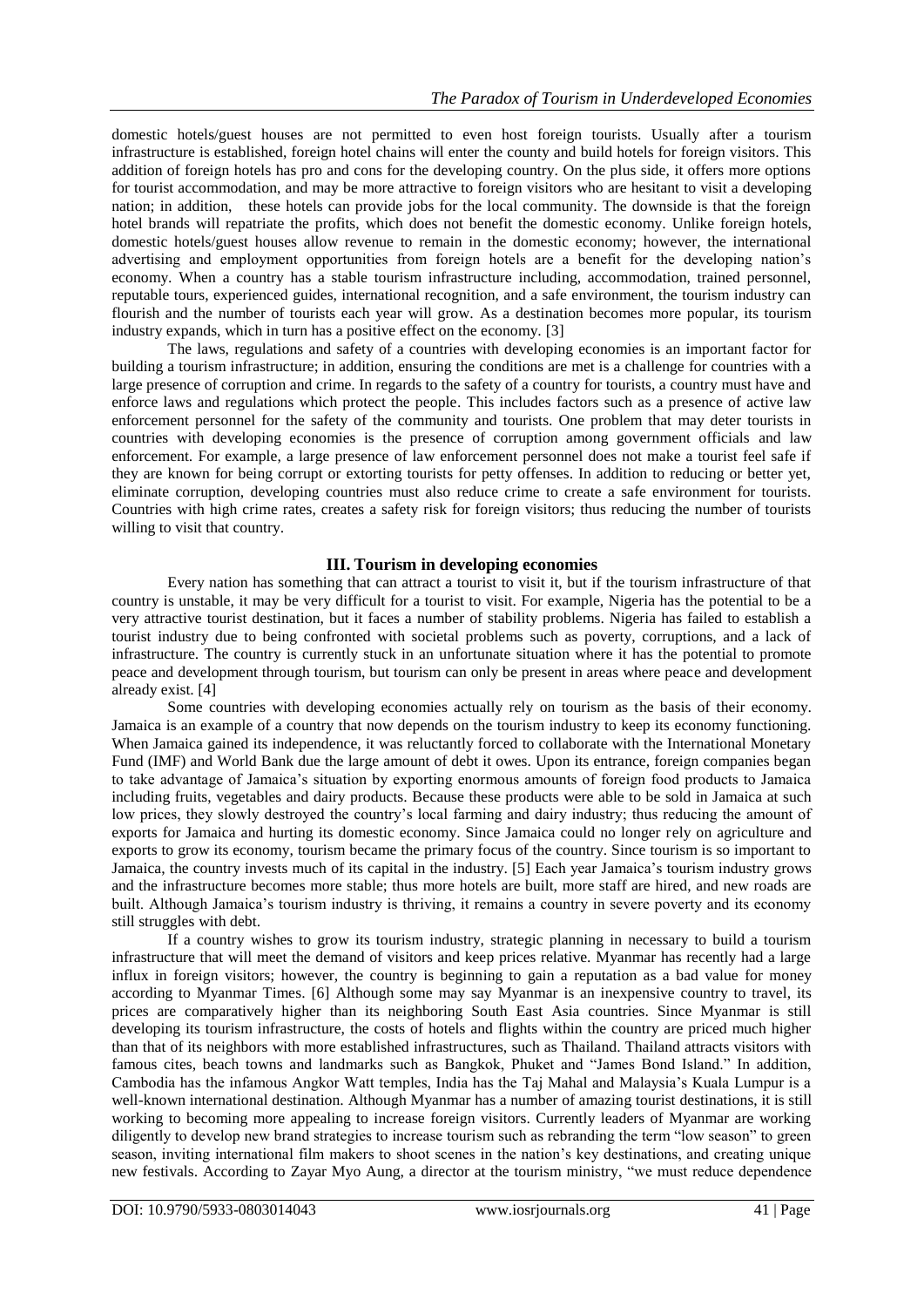on seasonality. We need to make sure to let the world know that Myanmar is a year-round destination. It will reduce all the costs." Kaung Min Khant, assistant secretary of Myanmar Tourism Marketing, says "we need to change visitors' perception that Myanmar is expensive and only a land of pagodas. To reduce costs, we need more visitors. If our hotels enjoy full occupancy rate and airlines enjoy satisfactory capacity, we will not be expensive anymore." [7] Myanmar's tourism leaders hope these new additions to the infrastructure and change of brand image will grow tourism and reduce costs for tourists.

#### **IV. Economic effect**

Tourism is one of the strongest drivers of world trade and prosperity, but it has the potential to have both positive and negative effects on a country. Some countries depend on tourism completely to support the economy, some appreciate it as a positive influence on the economy, and other desire to have a prosperous tourism industry to grow their economy. As previously mentioned, building the infrastructure for tourism with a developing economy is a challenge; however, if done successfully, a booming tourism industry does have the potential to alleviate poverty. [8]

Tourism can have a very positive effect on a developing economy, especially if an effective infrastructure is put in place. One of the most significant effects on the economy is the jobs created by tourism. With the development of a tourism industry comes an increased demand in hospitality staff such as hotel staff, drivers etc. Indirect employment is also impacted in areas such as retail and local transportation. Tour operators often make shopping stops and hotels may provide free shuttles to shopping areas to assist retailers and encourage spending in the host country. Additionally, as more people in a developing economy become employed, then more people have money to spend. This influx in employment and spending on goods and services can develop into the "multiplier effect;" thus creating more jobs for the area. In addition to the big businesses and government opportunities in the tourism industry, small businesses also have an opportunity to get involved by selling local goods or providing tours; thus benefiting the rural communities as well. A growing tourism industry can also generate extra tax revenues in country through airport and hotel taxes. If corruption is minimal, then taxes earned by the government can be used to improve country facilities such as hospitals, housing, and schools. [9]

Although the positive effects of tourism appear to benefit the people of the developing economy, sometimes costs are higher than expected and revenues are not properly allocated. The initial investment in a tourism industry is very expensive and the burden often lies on the government, in turn using the revenue from tax payers. The tourism industry can create many jobs for a country; however, in some cases, tourism jobs may only be seasonal. The Myanmar case is an example of a country struggling to bring in visitors in during the rainy, low season, so the tourist industry depends on the high season. Additionally a country's tourism industry can easily be affected unexpected circumstances such as economic recessions, natural disasters, and terrorism. For example, although Jamaica has warm weather and may seem alluring for tourists all year round, they are faced with the hurricane season in the summer, during which time tourism is lower and many hotel chains even offer a free night stay on a guest's next visit if the weather is bad. As a destination becomes more attractive as a tourist destination and more people go to visit, the local community can be adversely affected and face an increase in local property prices and the cost of goods and services. Sometimes the money generated by tourism does not benefit the local community. Although the local community may generate a large revenue from tourism, portions of it often end up with large international corporations, such as hotel chains. [10] Additionally, tourism in flourishing tourist centers can cause price inflation, land speculation, and limit access to natural resources which lower income residents' livelihoods often depend upon. [11]

#### **V. Conclusion**

In conclusion, the paradox of tourism in countries with underdeveloped economies is a difficult hurtle for many to overcome. To grow a tourism industry, investment is necessary, but in a county with limited financial capital the growth opportunity is limited. To get a tourism industry started requires a large initial investment in infrastructure- a cost largely taken on by the government, but sometimes aided by outside investors. Establishing the basic infrastructure of safety and stability in addition to providing roads, airports, accommodation, and human capital is one of the greatest challenges to overcome. As shown in the Nigeria case, safety and stability is also a key factor that can restrict a country's tourism growth. Myanmar has developed its basic infrastructure, but is still overcoming the challenges of growth. And Jamaica is a country that established a solid tourism infrastructure which its economy now depends on, yet the country still struggles economically. There are positive and negative effects that a tourism industry can have on a developing economy. Overall it seems to have a positive impact on the countrywide economy, but in some cases can have a negative effect on individuals. Developing economies have a number of challenges to face in order to establish a tourism industry; however, if successful, the presence of tourism in a country has the potential to improve the economic situation.